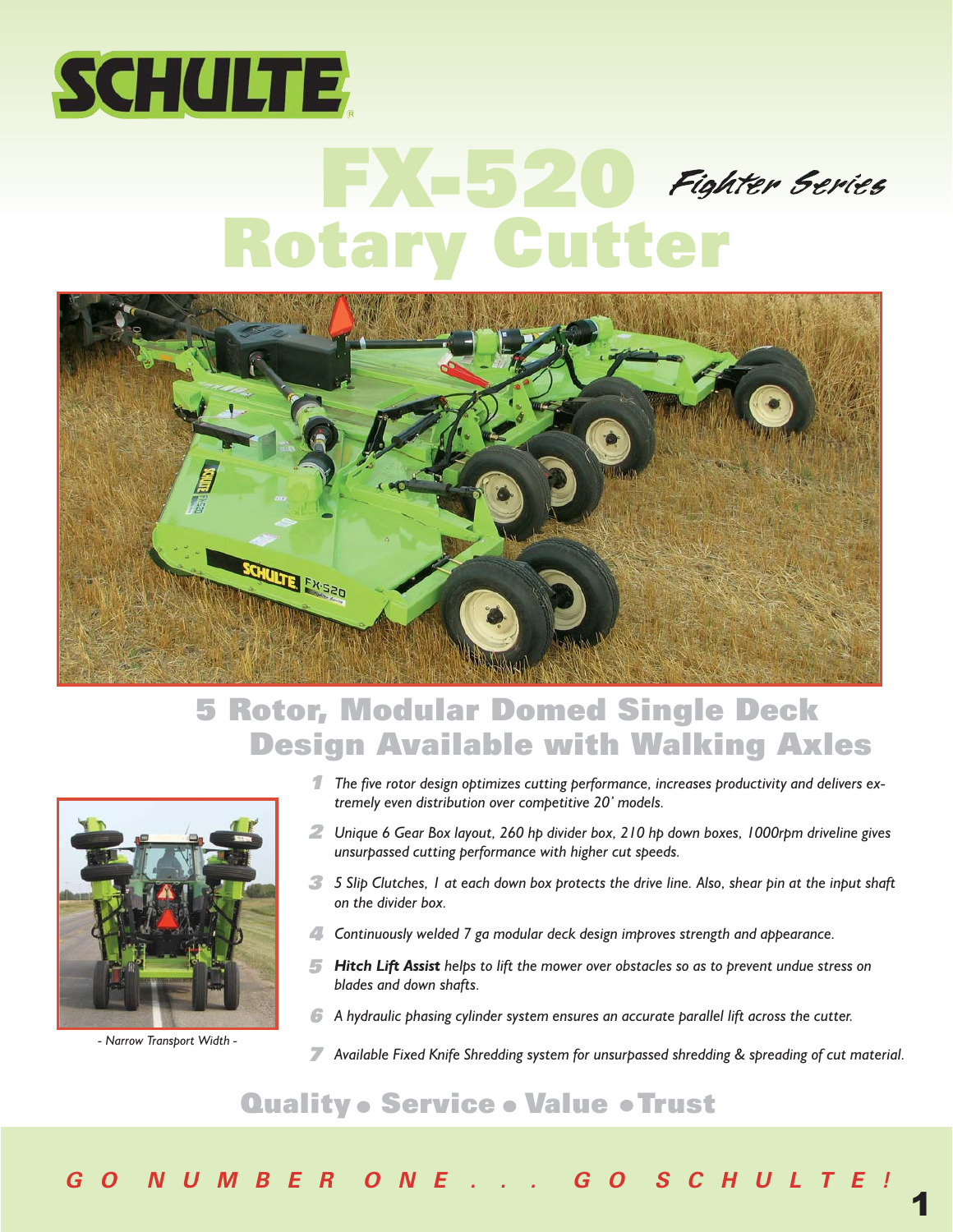

*- Row Crop Tire Kit Shown - Four 11L x 15 x 12ply tires*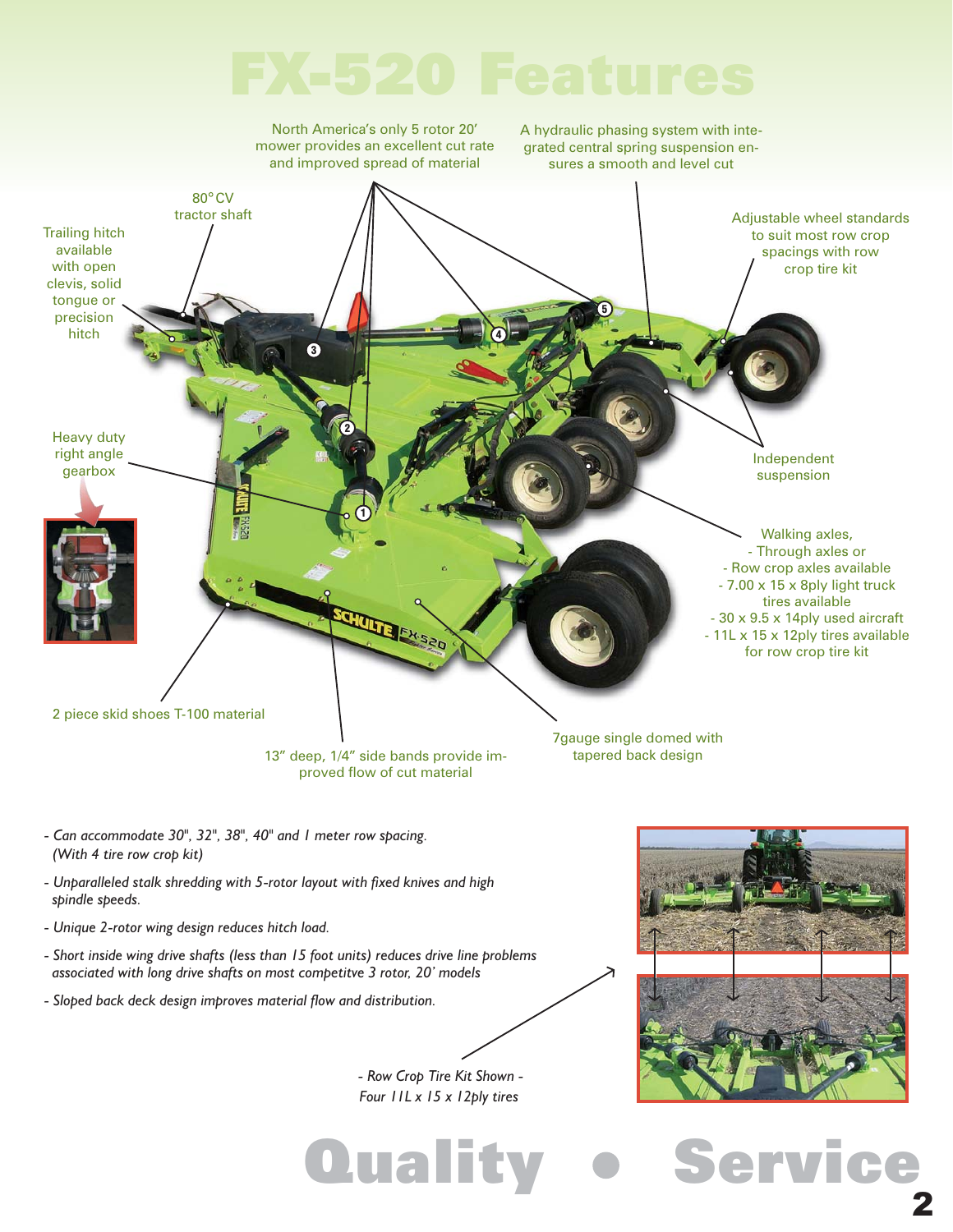- Non adjustable clutches have cooling fins for maximum clutch disc heat dissipation, which leads to longer life clutch linings. Clutches also have *stops so the clutch body cannot be damaged if linings are severely worn.*
- *The tractor shaft is a Category 7, spline, 80 degree CV to ensure smooth power transfer to the cutter. The center rotor gearbox is driven by a Category 5 splined shaft. The inner wing rotor gearboxes are driven by Category 6 Tri-Lobe shafts. The outer wing rotor gearboxes are driven by Category 5 Tri-Lobe shafts. All shafts include a friction clutch which protects the drive system from a rotor overload or from an unexpected obstacle.*
- *The FX-520 is available in a Fixed Knife Shredder unit or Stump Jumper Pan unit.*
- *Floating Hitch provides excellent ground following capabilities.*
- *Spring steel bushings are installed at all vital pivot points.*
- *Deck protection rings stop blades from contacting the deck.*
- *A pentagon blade bolt design provides added strength and wear resistance on a pan unit.*
- *Easy to replace safety chains.*







Tandem Walking Axles work great for Highway & Roadside mowing

# Unsurpassed Cutting Performance; unparalleled Stalk & Straw Shredding & Spreading



Corn Stalks



Excellent Shredding and Distibution



Wheat Straw



Stationary Fixed Knife system and strategically placed baffles ensure proper chop and spread